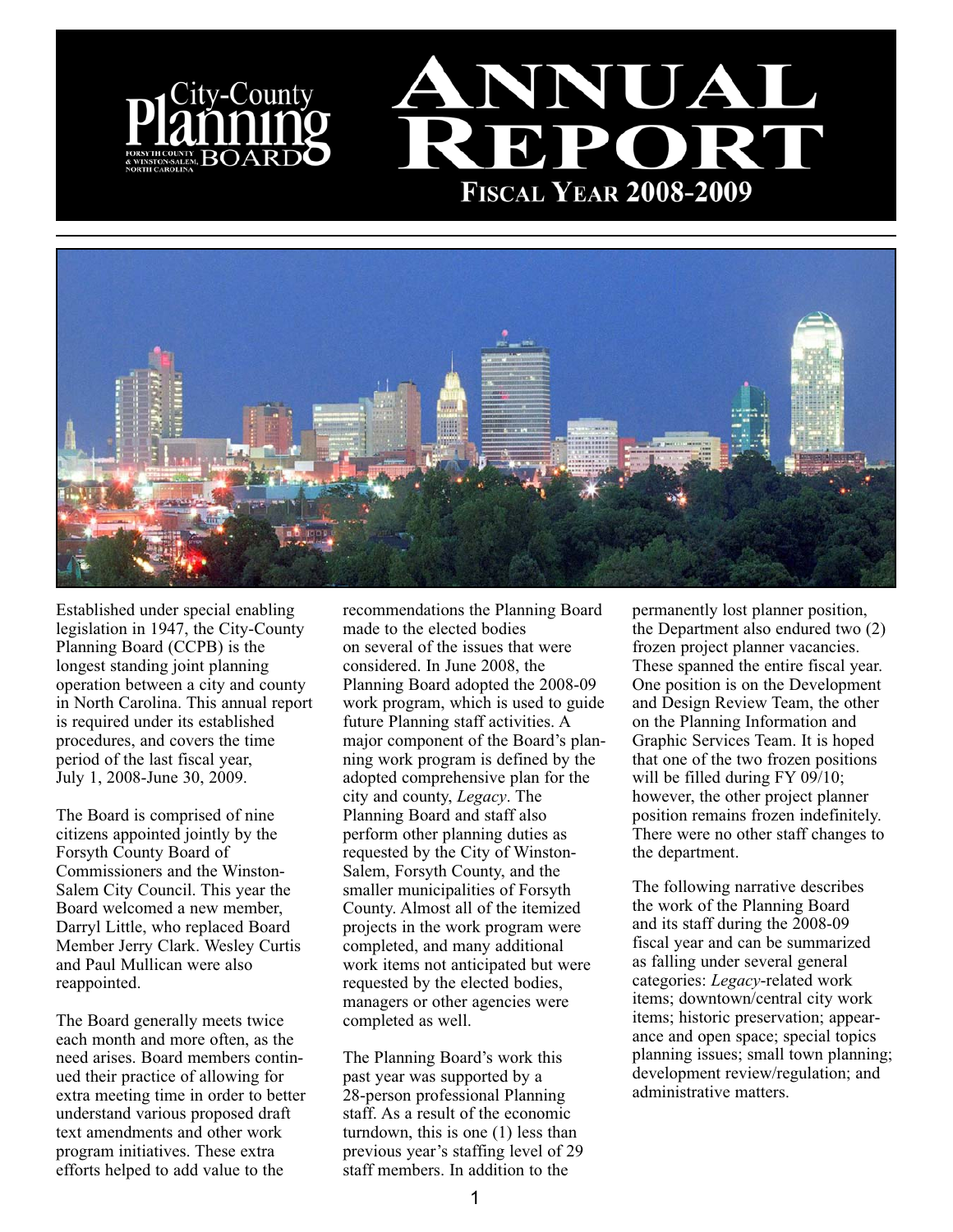## **LEGACY-RELATED PLANNING**

The *Legacy* Citizens Oversight Committee met this past fall for its seventh annual assessment of progress in implementing *Legacy* and found that, in general, the implementation of *Legacy* has been proceeding steadily since its adoption over seven years ago. However, the Committee also recognized that it has been a few years since its adoption in 2001. Based on this and that Forsyth County has also experienced measurable economic and development growth since 2001, the Committee agreed that it is appropriate to start focusing on an update of *Legacy*. Based upon this, the Planning Board included a *Legacy* update as part



of their adopted FY 09/10 work program. Staff is anticipating that it will take about two (2) years to complete. The Citizens Oversight Committee also agreed that this year's evaluation would be their last in order to allow the focus to be on the update. Staff will, however, continue making an annual report on progress in implementing the current *Legacy* plan until it is replaced with the update.

During this past year, the Planning Board continued their work in codifying some of the recommendations in *Legacy* concerning development regulations. The largest of these efforts by far was the consideration of the proposed tree ordinance. The Board spent numerous hours in public hearings and work sessions considering and discussing the initial proposal that was based on the Tree Committee's report, and decided that the proposal needed to be modified before the Board could make a positive recommendation on it. The proposal has since been considered and further modified by the City Council. Other *Legacy*related text amendments developed and recommended by the Planning Board for elected body action during the past year were residential infill development regulations, and across-the-board parking requirement reductions for most nonresidential uses with additional reductions for proximity of a site to

public transit. These and previously adopted amendments represent the majority of action items in *Legacy's* original implementation list, therefore creating another reason why an update to *Legacy* is appropriate.

#### **Area Plans**

Planning staff and the Planning Board devoted attention to five different area



and the *Southwest Suburban Area Plan* was

adopted by both the City Council and the Board of County Commissioners.

This year Planning staff also started the *Southwest Winston-Salem Area Plan* and the *Southeast Suburban Area Plan*. The *Southwest Area Plan* which covers the Ardmore, Hanestown, and Biltmore neighborhood areas, was finalized and recently adopted by the Planning Board and is scheduled for hearing soon at the City Council. The *Southeast Suburban Area Plan* has been completed and will soon be heard by the Planning Board. Additionally, Planning staff provided technical assistance with an update to the *Clemmons Area Development Guide* being led by Clemmons staff and a consultant. The Area Plan Implementation Status Report also received its annual update. This report contains all area plan recommendations, their status, and suggested timing, along with budget and capital improvement project implications, and will be used by various departments as they develop their work programs and budgets.

#### **Growth Management Efforts**

The Planning Board is responsible for promoting the growth management policies as outlined in *Legacy*. Over the past year, relevant actions or initiatives took place related to these policies:

- Continuing construction of multiple downtown commercial and residential projects, including the 5,500-seat baseball stadium with an attached 6-story office building;
- Consideration of the main elements that should go into a commercial infill standards text amendment for the Urban Neighborhoods Growth Management Area, which would complement the adopted residential infill standards;
- Continued development of the previously undeveloped Peters Creek Metro Activity Center;
- Preparation of what could become a Central City Development Strategy outling how significant future growth could be accommodated within the central area of the community through the development of a modern peoplemover system. Such a system could link the downtown to other central city activity areas and maximize the positive impacts of the 3.3 million residents, employees, students, and annual visitors to that area;
- Continued design and area plan assistance to the Revitalizing Urban Commercial Areas (RUCAs), enabling further refinement of the instructive "how-to" manual for those wishing to apply for future RUCA funds;
- Implementation of various elements of the *Southeast Gateway Plan*;
- Planning Board endorsement of *Winston-Salem Urban Area 2035 Transportation Plan*;
- Identification of existing and potential industrial sites across Forsyth County in order to assist Winston-Salem Business Inc.'s economic development efforts;
- Establish and coordinate educational and outreach efforts countywide in support of Census 2010;
- Development of a transportation and land use concept for the Kernersville Road interchange with the proposed Northern Beltway; and
- Continued success in outreach initiatives with developers and property owners regarding the future PART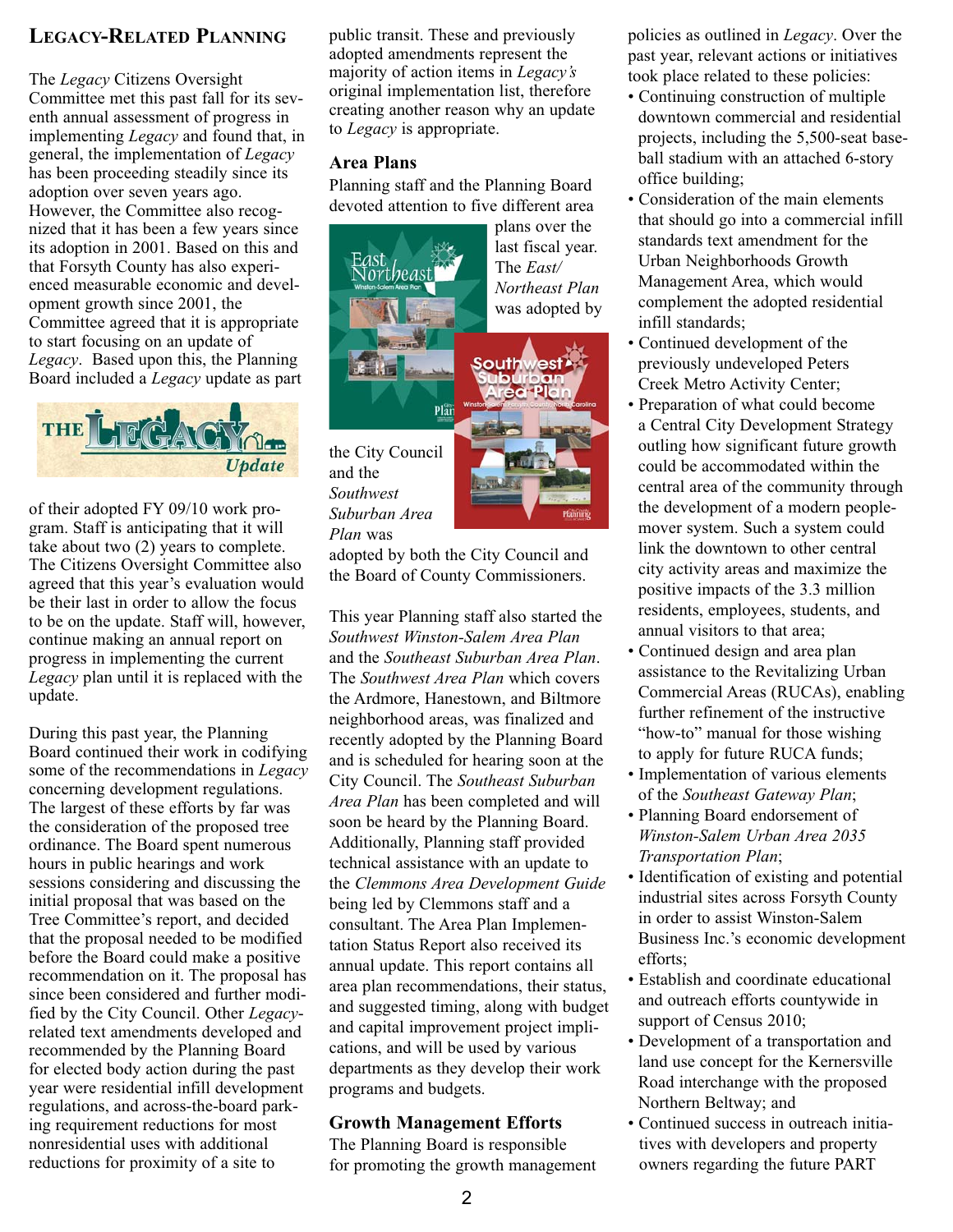commuter rail corridor which runs east-west through Winston-Salem and parallel to the Stratford Road area.

#### **Text Amendments**

Since 2005, 53 *Unified Development Ordinances* (UDO) text amendments have been adopted by the elected bodies. In addition to implementing *Legacy*, many over the past year have decreased the amount of regulation and/or increased the flexibility experienced by the development and business communities. Examples of this are the reductions to commercial parking standards and the elimination of the application submission requirement of a certified surrounding property owners list. The General Business (GB) zoning district was also amended to allow greater flexibility for pedestrian-oriented setbacks and on-street parking. The Agricultural Tourism use classification, adopted by the County Commissioners in 2008, was also implemented in this past year. These zoning provisions allow for agriculturally-based businesses to have related accessory uses such as a restaurant with a winery.

In addition to these adopted amendments, Planning Staff also dealt with a number of unexpected text amendments that were initiated by either the Planning Board or the elected bodies. Adoption of the updated county-wide FEMA maps, including amendments to the floodplain regulations; revisions to the buildable areas for flag lots; and, accessory car sales in industrial zones, are just a few examples of additions to the originally approved work program for FY 08/09.

#### **Public Education**

In keeping with the *Legacy* Citizens Oversight Committee recommendations, the Planning staff, in cooperation with WSTV 13, The Government Channel, has continued to host a bimonthly 30- minute educational show concerning *Legacy* issues. During the past year, episodes featured Downtown Development, Agricultural Tourism and Voluntary Agriculture Districts, and

Winton-Salem's Pedestrian and Bikeways Plan. In addition, TV 13 continues to run the Department's "commercials" or Public Service Announcements (PSAs) that highlight a principle of community growth or improvement that is emphasized in *Legacy*.

Planning staff also benefited from the City's participation in Facebook and Twitter. As the use of technology becomes more and more mainstream, it becomes an increasingly important medium used to learn more about the community and to disseminate information. The goal of reaching out to the public has continued onto the Department's web site. There is more information now available, and people can also sign up for automated e-mail notification for a variety of planning-related topics, such as UDO text amendments, historic preservation and/or Planning Board meetings. Finally, the Department's bimonthly newsletter continues to inform a wide variety of stakeholders in the community of the planning activities which are being conducted, and how they can get more information or participate in the initiatives.

#### **Economic Development**

This past year, the Planning staff also updated the *Forsyth County Trends and Profiles Report*. Known as the "Trends Report," it provides various statistics about building permits, rezonings and subdivisions, and demographic and economic data that, in many cases, have been broken into blocks representing the 22 geographic "planning areas" that encompass Forsyth County. It is intended to be an easy to read and informative

economic tool for development within the community.



### **2008 DOWNTOWN WINSTON-SALEM/ CENTRAL CITY PLANNING**

Even with the economic downturn, continued and steady progress and momentum continues for downtown redevelopment. Several residential projects are about to be occupied, including the renovated historic Winston Factory Lofts, formerly the Brown Rogers Dixon industrial warehouse, and the Gallery apartments in the Goler area of downtown. During the past year, One Park Vista was also completed and occupied. Other projects are either underway or are in the final stages of completion, thus creating at least 295 new residential units. Within a two-mile radius of downtown there are now 38,364 residents and over 35,000 employees, figures that are steadily growing.

Planning staff is also an active participant in the Infrastructure and Development Committees of the Downtown Winston Salem Partnership (DWSP). Ideas included in the Downtown Plan Update and that are now actively being promoted, involve concentrating pedestrian-oriented retail uses in an "L-Shaped" corridor heading eastward from the Stevens Center on Fourth Street, and turning northward along Trade Street to Seventh Street. This "L" connects the "performing arts" anchor to the west, with the "visual arts" anchors to the north, interspersed with "Restaurant Row" along Fourth Street, and other supplementary retail uses.

The Downtown Partnership has also continued their efforts to propose and advocate for a form-based design code for the business district in the core of downtown. As a result, the Planning Board has now included it in their adopted fiscal year 2010-11 work program, and Planning staff is expected to start work on it this fall.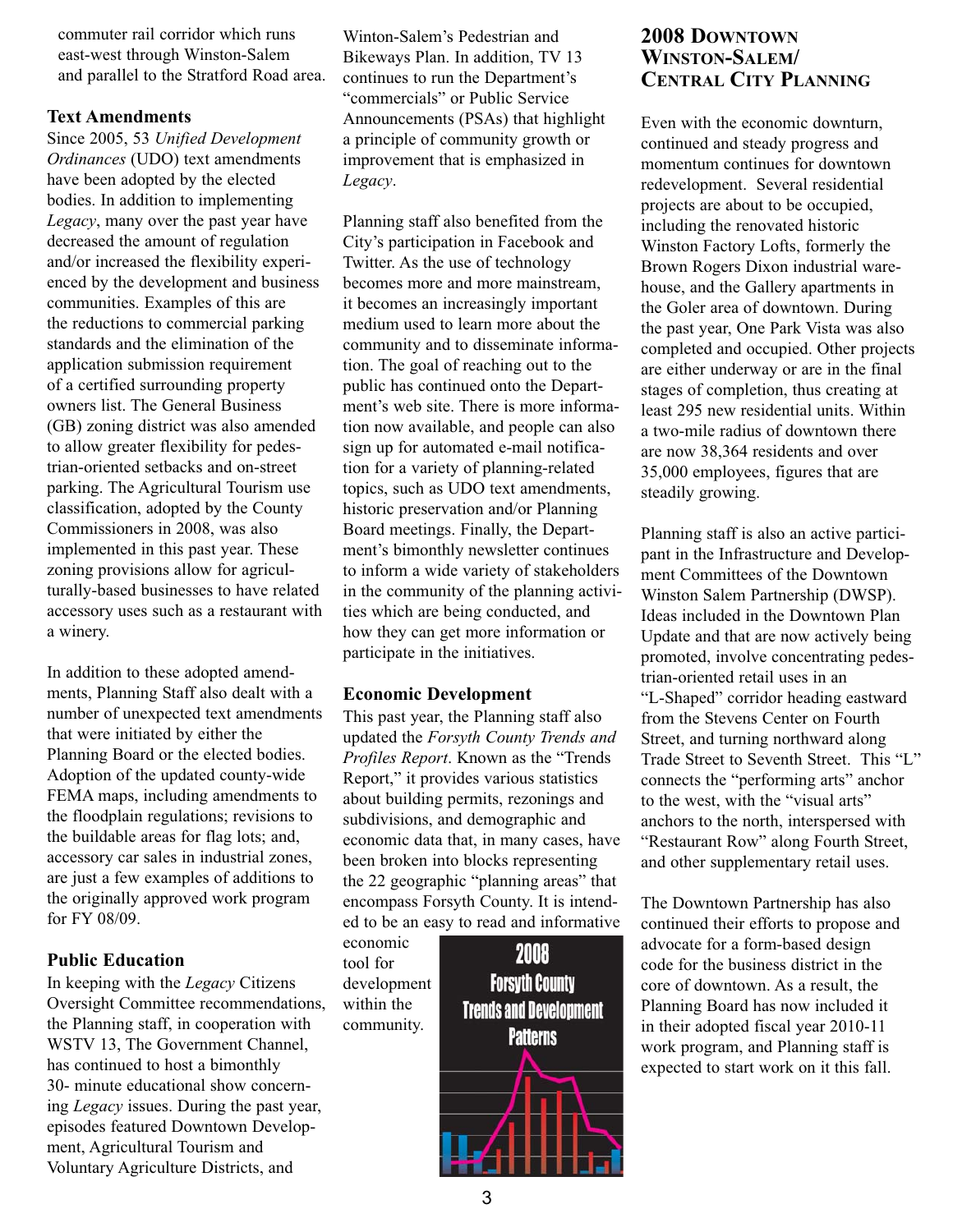### **HISTORIC PRESERVATION PLANNING**

Planning staff is also the staff to the Forsyth County Historic Resources Commission (HRC). In May, the community celebrated Historic Preservation Month, which was planned and carried out through the efforts of the staff and

the HRC. As part of this, they released their 6th poster and coordinated a multitude of celebratory events such as "lunch and learns," lectures, and the unveiling of the Happy Hill historic marker. The Happy Hill neighborhood, in southeast Winston-Salem, has played an

invaluable role in the African-American community since the early 19th century. One of the most exciting parts of this year's celebration involved using the theme of "This Place Matters" to initiate a photo sharing initiative on the City's Facebook page. It asked people to post pictures of themselves holding a 'This Place Matters' sign in front of places that matter to them. Sharing photos is an easy way to spread the word about preservation and to get more people involved in the historic preservation movement. By the month's end, over a 60 photos had been posted, and over 3500 fans of the City of Winston-Salem had registered on Facebook.

The HRC, in conjunction with the Planning staff and the North Carolina State Historic Preservation Office, also continued to update the 1980 survey of historic architectural resources in Winston-Salem and Forsyth County. Phase III, the last phase, should be completed by summer of 2010 and involves 8,367 sites and structures so far. The consultant-produced survey provides photographic, architectural and historical data associated with each historic building and site throughout

Forsyth County. The results are creating a database that is assisting the City and County to better direct and manage growth and development, while also protecting and promoting our historic resources. The National Register nominations for the Sunnyside/Central Terrace and Centerville Historic Districts in Winston-Salem were





## **COMMUNITY APPEARANCE**

Planning staff also supports the City-County Community Appearance Commission (CAC). In April, the CAC co-sponsored the 16th Annual Community Roots Day with Keep Winston-Salem Beautiful and the Division of Vegetation Management. Four hundred trees were planted in the Maple Street Neighborhood, near Blum Park. The Technical Advisory and Project Review (TAPR) subcommittee, which reviews publicly funded projects in both Winston-Salem and Forsyth County, reviewed the Downtown Baseball Park and the new Moore Elementary School building, among





other projects. The CAC and Planning staff have also commenced work on the upcoming CAC awards ceremony scheduled for October 19, 2009. Held biennially, these ceremonies have been taking place since 1991.

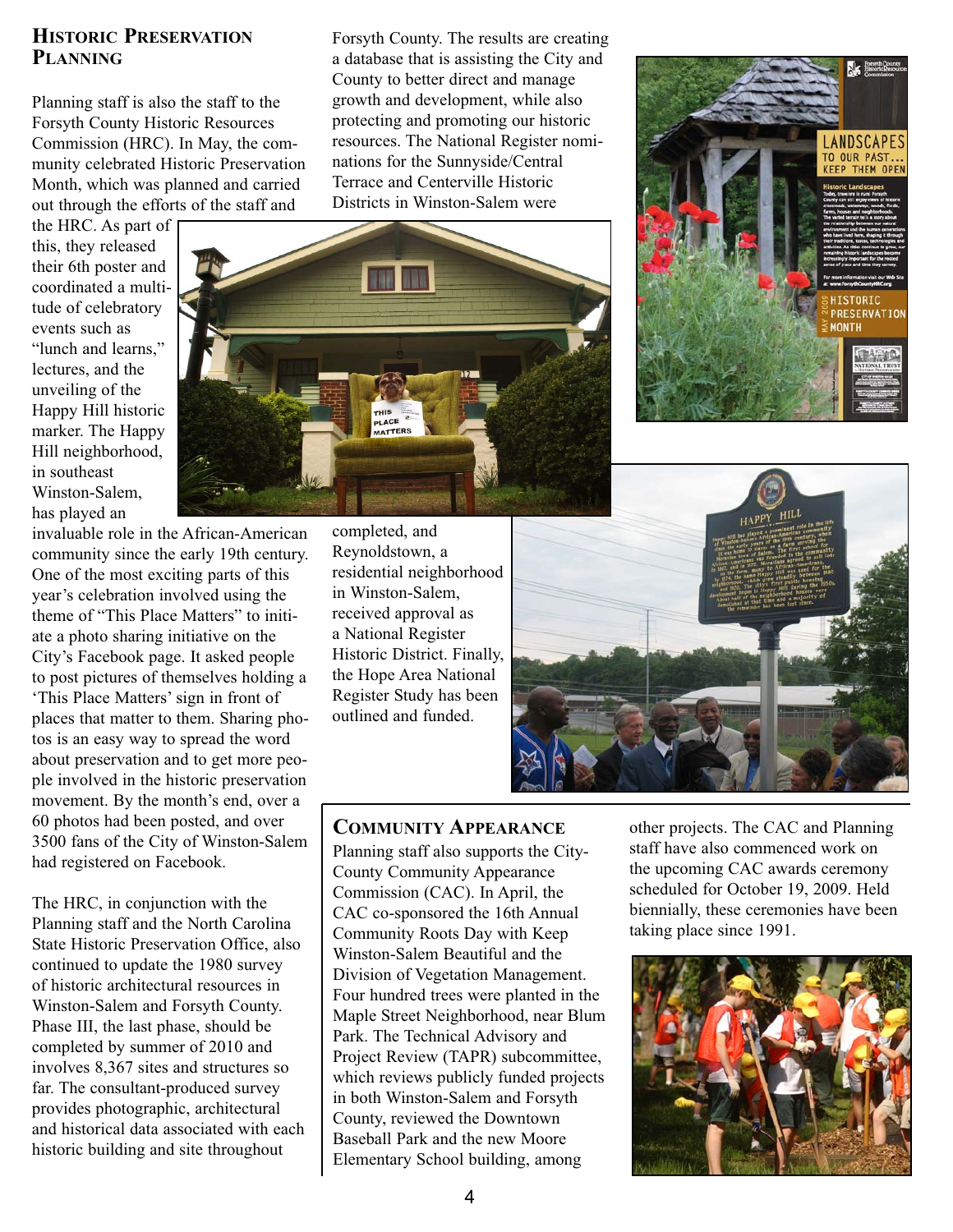## **OTHER SPECIALIZED PLANNING EFFORTS**

#### **Transportation Planning**

According to an arrangement that has been in place for several years, Planning staff provides assistance and support to the transportation planning efforts of the Winston-Salem Department of Transportation (WSDOT). Together, they provide the primary staffing for the Metropolitan Planning Organization (MPO). Planning staff provided significant administrative support to the work of the Technical Coordinating and Transportation Advisory Committees of the MPO, as well as substantive support to planning efforts. Part of these efforts included the Planning Board's review and endorsement of the *2035 Transportation Plan* for the city and county. Work continues on various plans and studies that include the *Safe Routes to School*, the *Comprehensive Transportation Plan*, and the *Long Range Transportation Plan* update.

#### **Regional Planning**

During the past year, the Director of Planning and other staff continued to work with their colleagues from Kernersville, High Point, Greensboro, and Guilford County on the planning effort known as "Heart of the Triad." This effort focuses on an area straddling the Forsyth-Guilford County line and involves a coordinated process to prepare land use and infrastructure plans. This unified effort will accommodate new regionally supportive economic growth, along with the residential and service uses necessary to make that economic growth manageable. This year also brought the initiation of another regionally-based effort called Aerotropolis. It was initiated through the Piedmont Triad Partnership and focuses on maximizing the future regional economic development opportunities associated with air transportation (both at PTI Airport and Smith-Reynolds), rail, and truck transportation. Virtually no other place in the nation has all the advantages of the Triad area, which is located at the convergence of five interstate highways and has outstanding materials storage and transport systems already in place from the area's textile and furniture histories. All of these advantages ensure that this area will continue to develop, as demonstrated by the recently opened FedEx East Coast hub. Coordinated planning efforts, initiated amongst the region's many stakeholders, are critical in order for our area to grow successfully. The Board heard a presentation on the Aerotropolis concept this past year.

Another cooperative regional planning effort is the completion of the next phase of the regional commuter rail study being conducted by PART. Completing the study qualifies the region to receive federal and state funds for a system. Planners from all jurisdictions have been involved in planning transit-supportive development in the areas adjacent to each of the possible stations. The first phase is planned to be the east-west route, linking eastern Greensboro to the Hanes Mall area.

#### **Rural Preservation**

In February of 2008, Voluntary Agricultural Districts became available. At the same time, the Agricultural Tourism zoning provisions were added to the UDO, thus providing an additional tool for encouraging rural and farm preservation. These zoning provisions allow a range of uses not normally allowed in rural areas if and when they are associated with a principal agricultural use that has first been designated as a Voluntary Agricultural District. Following up on this, in the fall of 2008, a representative of the Soil and Water Conservation Board was the guest on an episode of Today's Tomorrow shown on TV 13 in order to



## **SMALL TOWN PLANNING ASSISTANCE**

The City-County Planning Board handles zoning requests and general planning support for the towns of Rural Hall, Tobaccoville, and Bethania since those communities remain in the zoning and planning jurisdiction of Forsyth County. Additionally, the City-County Planning staff also functions as the planning staff to the Town of Walkertown, which has its own planning/ zoning jurisdiction and planning board. City-County Planning staff continued to work with the Village of Clemmons as they finalized their update of the *Clemmons Area Development Guide*. The Town of Lewisville and the Town of Kernersville have their own planning jurisdiction, planning board and planning staff.

help promote and educate the public on where the districts are currently being used in Forsyth County and why they are so important to our history and our future.

#### **Planning Information**

The next fly-over for an orthophotography and mapping project had been scheduled for 2010, however, due to the economic downturn, it has now been postponed. Hopefully, as the economic situation improves, the funding can be made available to have the orthophotography updated without too much delay. Having the availability of orthophotos that are reasonably up-to-date and calibrated with Census data, helps immeasurably in future planning for development and public facilities. The 2005 orthophotos are available for viewing at the Planning Office's zoning counter at map scales of 1" to 200' (1:2400) for the whole project area and at 1" to 100' (1:1200) for the greater downtown area. Digital images are also available for download in Seamless Image Data (SID) format from the City's GIS web page,

*(Planning Information continues on page 6)*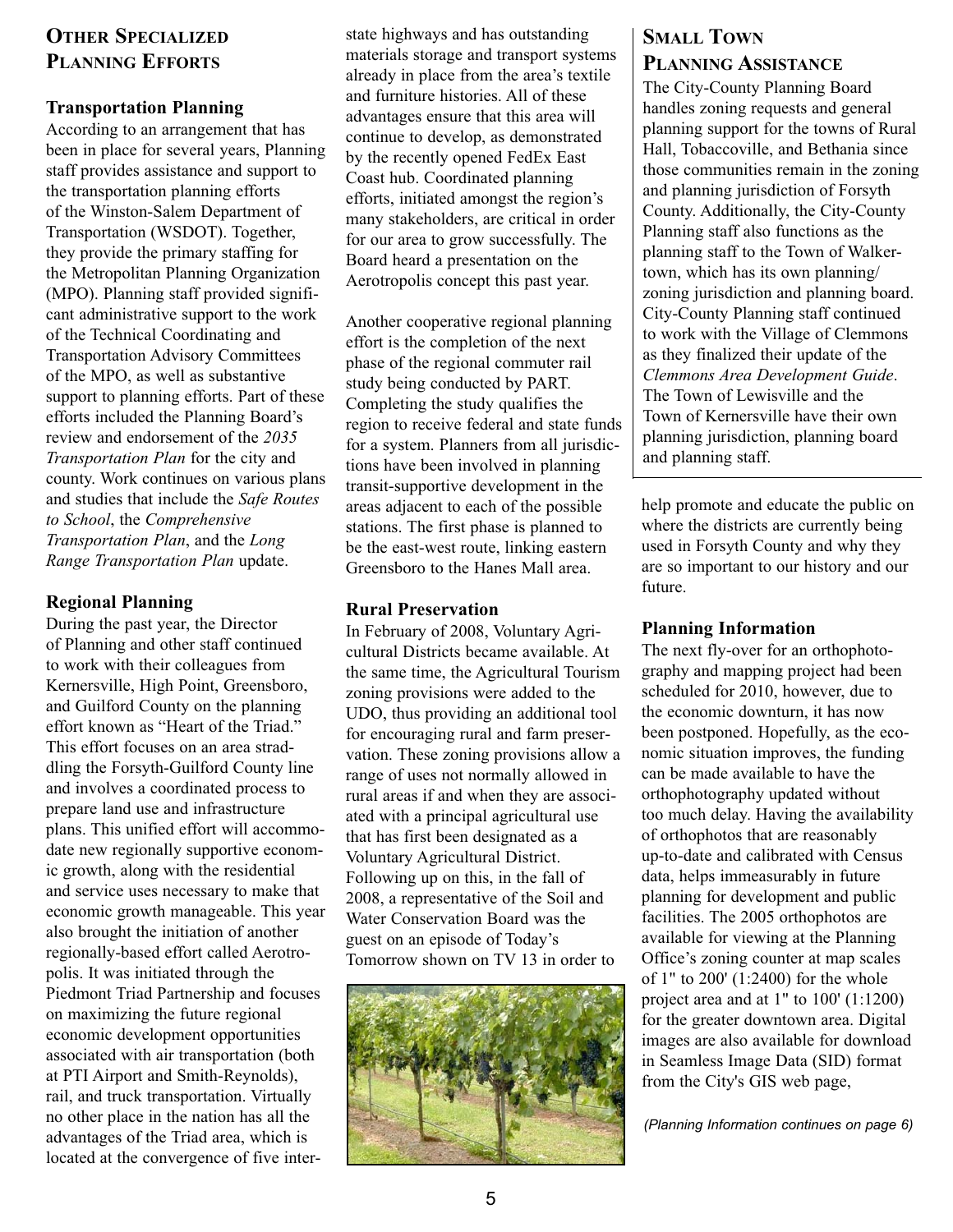#### *Planning Information continued)*

http://www.GIS.cityofws.org . These maps were used to update the County Tax Office's GeoData Explorer application at http://www.forsyth.cc/tax/geodata.aspx . Additionally, planimetric and topographic data is available as hardcopy maps at the zoning counter and is also downloadable in CADD (DWG) format from the City's GIS web site.

There is also much work going on to prepare for the 2010 Census. It is critically



important to have as full and accurate an account of the population in the county because federal and state monies are often allocated based upon population. To this end, Planning staff has

been working with the U.S. Census Bureau to compare databases and do field checking so that the list of addresses where people live is complete and the proper 2010 Census forms can get to everyone to fill out and return. Also, Planning is coordinating the efforts of a countywide Complete Count Committee, made up of 60-70 individuals, who are working in several subcommittees, to come up with a multpronged outreach and educational campaign about the importance of the Census. This message also emphasizes that there will be no personal negative consequences as a result of being counted due to the Census Bureau's legal mandates to maintain privacy of individual Census responses.

### **DEVELOPMENT REVIEW ACTIVITIES**

The following table summarizes development review activities processed and coordinated by the Planning Board staff for the 2008-09 fiscal year.

| Preliminary subdivision plans approved              | 3   |
|-----------------------------------------------------|-----|
| Final plats approved                                | 95  |
| Site plans approved through Planning Board Review   | 26  |
| Minor subdivisions approved                         | 107 |
| <b>Zoning Caseload</b>                              |     |
| General Use rezoning requests                       | 16  |
| Special Use Limited                                 | 5   |
| Special Use rezoning requests                       | 37  |
| <b>Special Use Permits</b>                          | 10  |
| Jurisdictional transfers of zoning (County to City) | 5   |
| Site Plan Amendments                                | 4   |
| <b>Total Zoning Cases</b>                           | 77  |
| Staff site plan changes to approved                 |     |
| special use district site plans                     | 12  |
| UDO Text amendments processed                       | 28  |
|                                                     |     |

A special note should be made concerning UDO text amendments. Text amendments are initiated in several different ways: 1) by an outside party, usually a development interest, which submits a request for an amendment; 2) by Planning or Inspections staff, through either a review of practical problems or issues in interpreting or administering the ordinance, or through a implementation of a planning initiative specified in the Planning Board's

adopted annual work program; or 3) by special request of the Planning Board or the City or County elected bodies. As UDO text amendments are adopted, the UDO is updated on the MuniCode web site bi-monthly.

The Planning Board places a high value on good customer service, both for the development community, as well as all of our citizens. In 2007, the Planning Board hired Paul Zucker, a nationally

recognized expert, to assist them in assessing the customer service provided by the Planning Department and Board through its various processes. Since then, Planning staff and the Planning Board have continued to work diligently towards completing the suggested action items related to improved efficiency and customer service. These efforts also are complementary to the City's participation in the UNC Institute of Government's Development Review Benchmarking Study of nine North Carolina communities. Three national model communities known for high development customer service were also incorporated into the study. Specific to Winston-Salem and Forsyth County, the completed document identified opportunities for all development review departments to have a better coordinated plan and permitting review process. The City Council has reviewed and endorsed the findings of this study, which ultimately call for a one-stopshop development review department. As funding and staffing allows, the City Council continues to work diligently towards this goal.

### **ADMINISTRATIVE MATTERS**

#### **Budget and Staffing**

In June 2008, the City and County approved their overall budgets that allocated \$3,002,810 to the City-County Planning operation. However, shortly following the adoption of the budget, the downturn in economy necessitated several mandatory cuts to the discretionary operating budget line items. These reductions included the freezing of three (3) vacant positions. Since then, several more cuts to the discretionary operating line items were required; one (1) planner position has been eliminated and the two (2) project planner positions frozen indefinitely. As a result of these vacancies, the department is currently at 1/3 of its pre-recession GIS staffing levels. This has greatly and negatively affected the department's GIS mapping capabilities.

Addressing, a countywide function added to the Planning Department a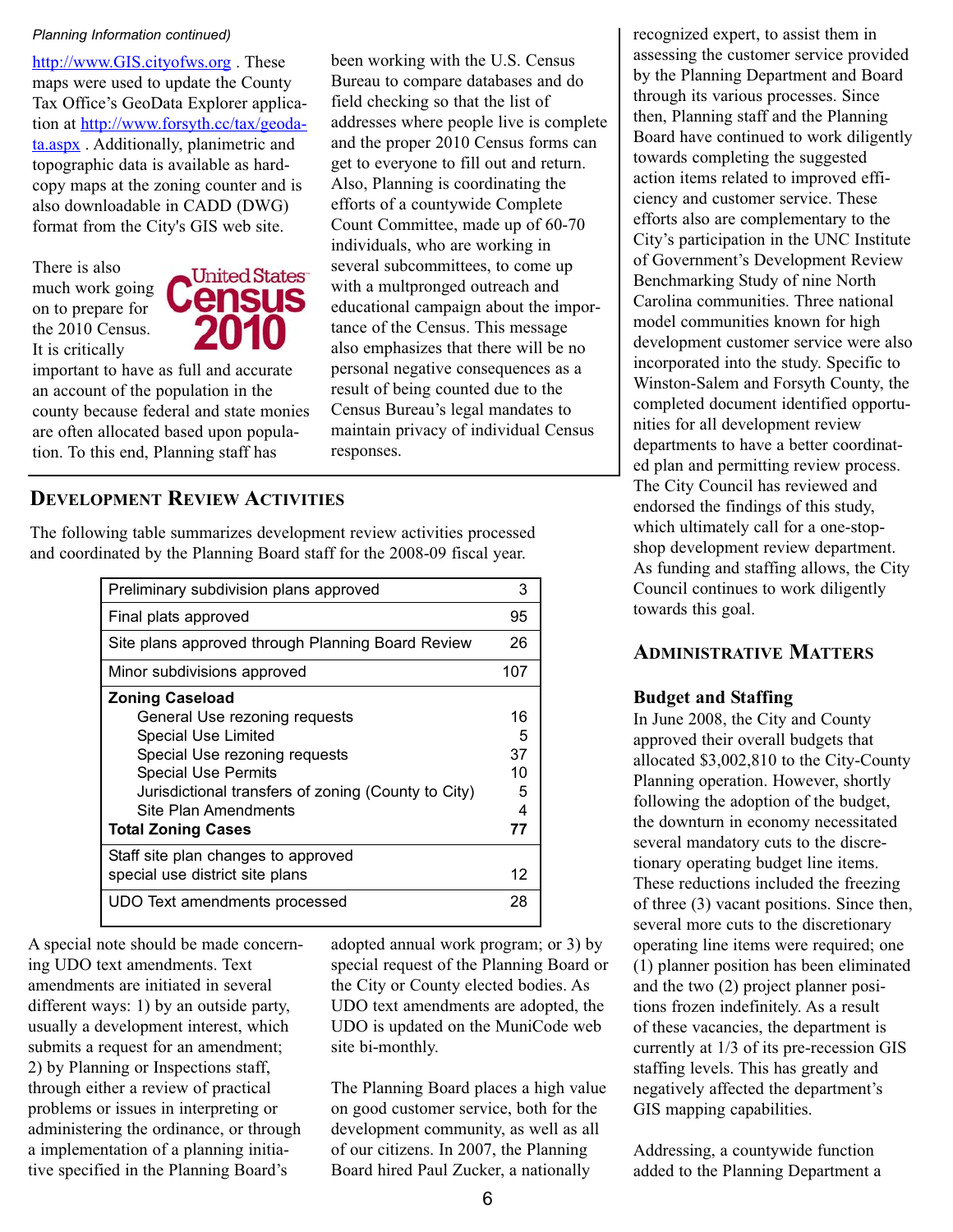couple of years ago, continues to be a much larger undertaking than originally anticipated. As a result a temporary staff person continues to assist the Address Coordinator.

#### **LOOKING AHEAD TO 2009-10**

The Planning Board in May 2009 adopted a new work program to guide the work of staff in the new fiscal year. Estimated FTEs (full time employees) are included in order to gauge the number of employees it takes to complete each item. However it is also based upon the department being fully staffed with 28-staff members, which does not reflect the existing two (2) vacancies, or the eliminated position. Due to this, the Planning Board added a qualifying statement to the work program that acknowledges completion of an item or items will depend upon

staffing levels. Prior to its adoption, the proposed work program was also given to the City and County Managers and distributed via the electronic distribution list (currently 100 stakeholders) for comment. This is the same list that is used to distribute all pending text amendments that the Planning Board reviews.

In addition to implementing *Legacy* through ordinance amendments and preparing for an update of *Legacy*, an important aspect of the plan is the emphasis on smaller area planning to fill in the details of how specific land uses fit within specific areas of the City and County. With the adoption of the two area plans currently underway, Southeast Suburban and the Southwest Winston-Salem Area Plans, there are five area plans remaining. The completion of those will likely take another

two years. When they are complete, the Planning Board will then have countywide coverage to help guide short and long range planning decisions. These will be invaluable as their completion will also coincide with the *Legacy* update.

The Planning Board and staff look forward to the challenges and opportunities during 2009-10 in providing what its mission statement calls for: "visionary leadership in comprehensive, creative planning for our urban and rural community, and responsible stewardship of the natural environment." Through its many hours of work and careful deliberation on the various issues before it, the Board continues to demonstrate that it "values a beautiful, livable, harmonious, and economically successful community."

# **August 2009 City-County Planning Board**

Arnold G. King, Chair Arthur T. King, Vice Chair L. Wesley Curtis Jr., AIA

Carol Eickmeyer Clarence R. Lambe Jr. Darryl Little A. Paul Norby, FAICP, Director of Planning

Lynne Mitchell Paul W. Mullican Brenda J. Smith

*The City-County Planning Board and staff are funded jointly by the City of Winston-Salem and Forsyth County.*

## **City of Winston-Salem**

Mayor: Allen Joines City Council: Vivian H. Burke, Mayor Pro Tempore, Northeast Ward

Dan Besse, Southwest Ward Robert C. Clark, West Ward Joycelyn V. Johnson, East Ward Molly Leight, South Ward

Nelson L. Malloy Jr., North Ward Wanda Merschel, Northwest Ward Evelyn A. Terry, Southeast Ward City Manager: Lee Garrity

# **Forsyth County Commissioners**

David R. Plyler, Chairman Debra Conrad, Vice Chair

Beaufort O. Bailey Ted Kaplan Richard V. Linville

Walter Marshall Gloria D. Whisenhunt County Manager: Dudley Watts Jr.